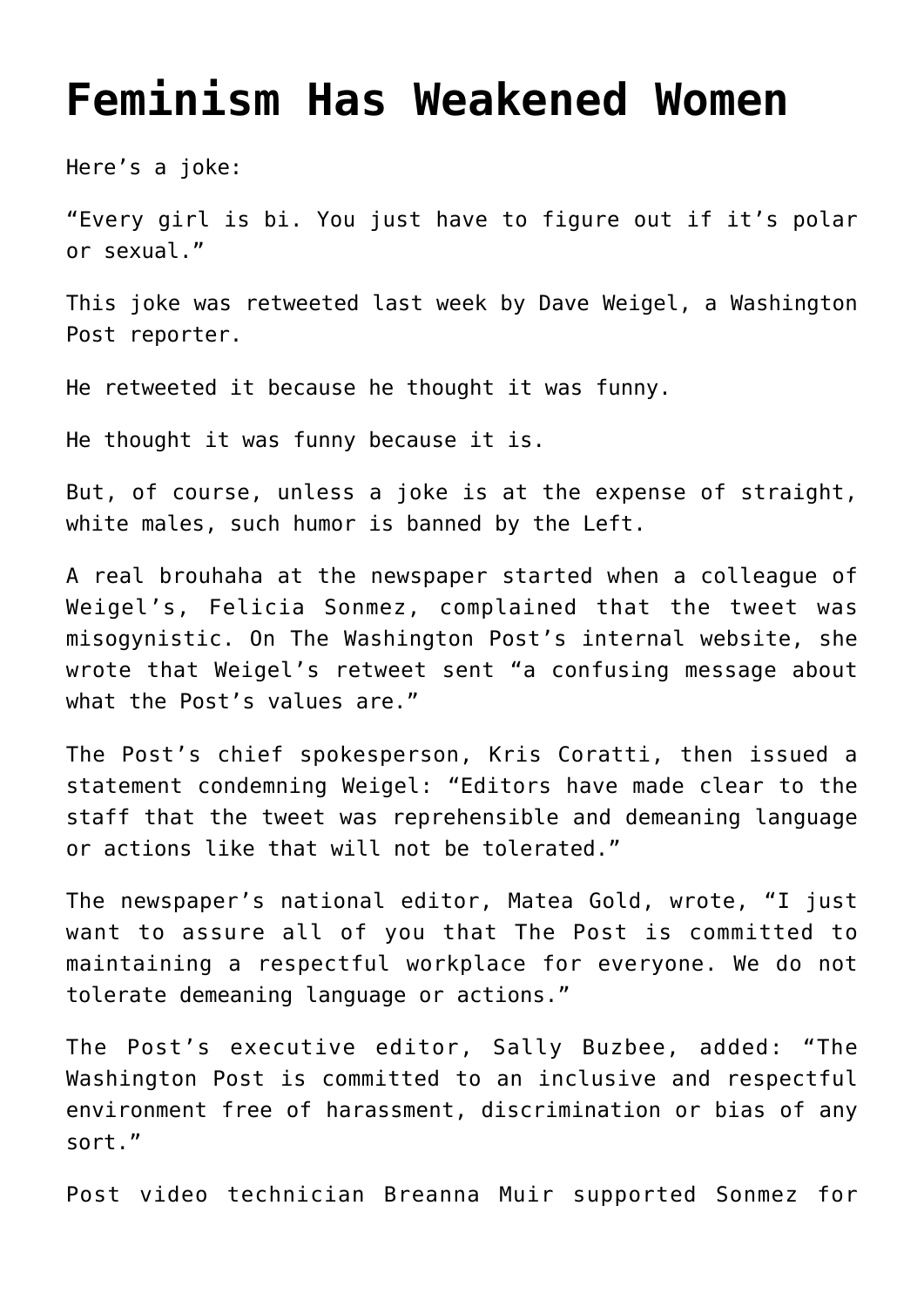"speaking out against harassment, discrimination and sexism… These tweets/rts not only hurt women in our newsroom but make it extremely difficult to do our best work. Ultimately, it creates a toxic work environment."

Another Post reporter, Jose A. Del Real, tweeted that Weigel's retweet was "terrible and unacceptable." However, Del Real added that because Weigel apologized — Weigel had immediately tweeted, "I just removed a retweet of an offensive joke. I apologize and did not mean to cause any harm" — Sonmez and others should stop attacking him. As a result, Del Real was attacked — so much so that he temporarily deactivated his Twitter account. When he reactivated it, he posted a statement saying he had faced "an unrelenting series of attacks intended to tarnish my professional and personal reputation." He also accused Sonmez of "repeated and targeted public harassment of a colleague (Weigel)."

Apparently, additional Post employees began criticizing one another over the issue, and according to CNN, "By Monday morning, tension at The Post was still high." Another leftwing site, the Daily Beast, put it this way: "a multi-front war within WaPo is raging."

Sonmez, who had previously sued the Washington Post for sexism — a suit she lost — has been let go by the paper. (The Post had suspended Weigel for a month without pay.)

In addition to providing the nation with another example of the Left's meanness, hypersensitivity and war on humor (unless directed at white males), this episode also reveals something important about feminism.

In the true Orwellian spirit of the Left, the overriding claim of feminists that feminism empowers women is the opposite of the truth. Over the past half-century, modern feminism has not strengthened women, but weakened them.

It is worthy to note that, except for Del Real, who called for